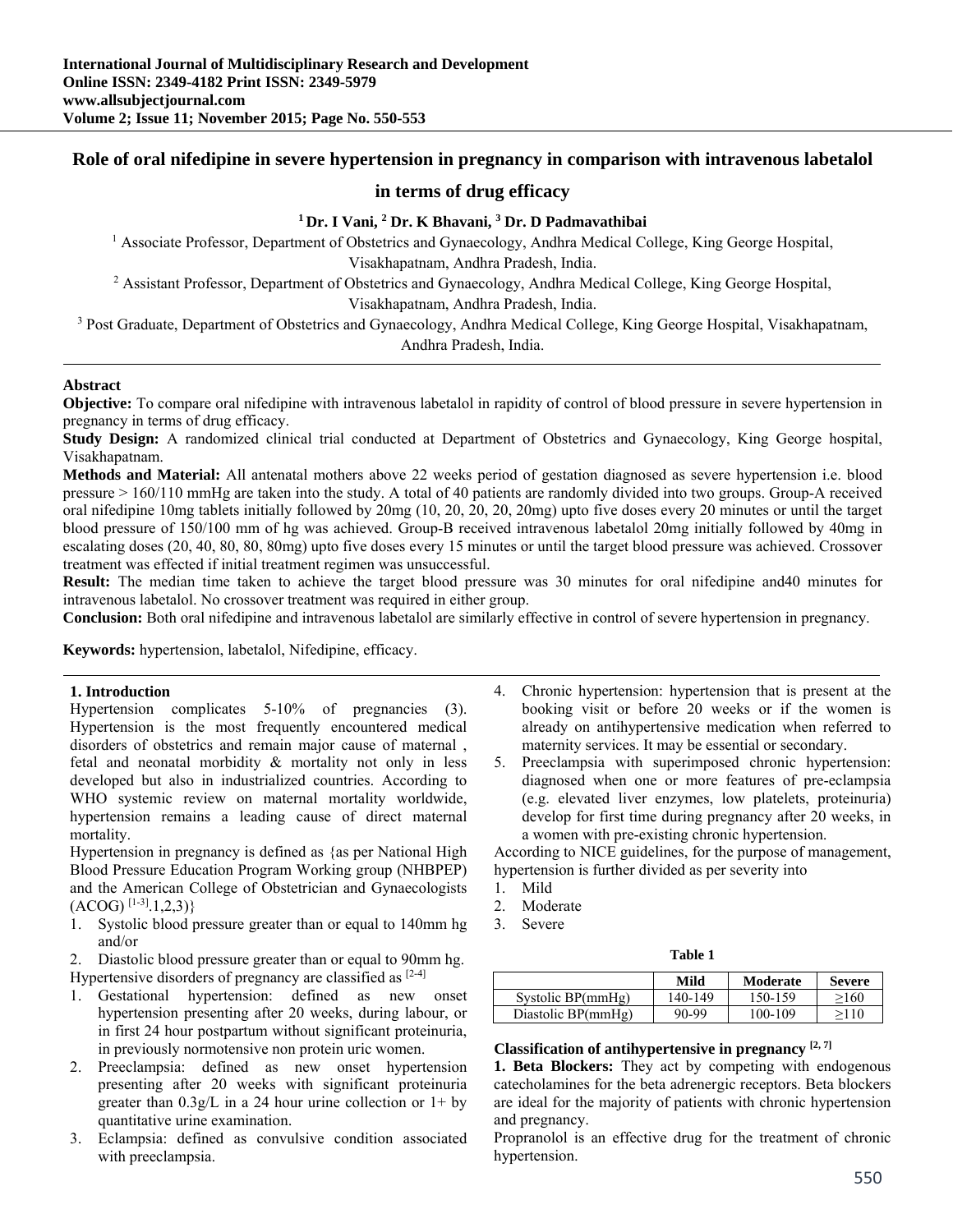Atenolol is selective beta-1 adrenergic blocking agent, but it has been associated with fetal growth restriction and is not used often during pregnancy.

Labetalol is a selective  $\alpha$ 1 and nonselective  $\beta$  blocker. Due to its low rate of adverse effects and good efficacy, labetalol is a good option for first line treatment of chronic hypertension.

## **2. Calcium Channel Blockers:** Nifedipine

Nifedipine is a calcium channel blocker that impedes the influx of calcium into vascular smooth muscle cells, causing vascular relaxation and decreasing PVR.

### **3. Centrally Acting Adrenergic Agonist:** Methyldopa

Methyldopa induces synthesis of alpha-methyl norepinephrine which stimulates alpha receptors and decreases sympathetic outflow from central nervous system. The most common side effect is postural hypotension, excessive sedation, depression.

### **4. Peripheral Vasodilator:** Hydralazine

It is vasodilator which acts directly on the smooth muscle fibers of arterial circulation. The main obstetric use is to rapidly lower blood pressure in patients with severe preeclampsia and hypertensive crisis.

Royal College of Obstetrician and Gynaecologist (RCOG)<sup>[14]</sup> in their green top guidelines recommend the following drugs for rapid lowering of blood pressure in severe hypertension

- 1. Labetalol
- 2. Nifedipine
- 3. Hydralazine

## **Labetalol**

Labetalol<sup>9</sup> is a competitive antagonist at both alpha and beta adrenergic receptor site. It is non-selective for β1 and β2 receptors but selective for  $\alpha$  receptors. It is absorbed orally and extensively metabolized in liver and excreted by conjugation with glucoronic acid. Half-life is 2.5-8 hours. Side effects are gastrointestinal disturbances, dryness of mouth, fluid retention. Contraindicated in COPD, bronchial asthma, severe cardiac failure, cardiogenic shock, severe bradycardia, first degree heart block.

**Dosage:** It can be given by intravenous infusion- continuous or intermittent or oral tablets.

For intermittent dosing, 20 mg should be given intravenous bolus initially over a 2-minute period. Additional doses of 40- 80mg may be given at 20-minute intervals. It is recommended not to exceed 220mg per treatment cycle. The maximum effect of IV labetalol is usually reached 5-minute after injection.

#### **Nifedipine**

Nifedipine [10-13] belongs to dihydropyridine calcium channel blocker of L-type voltage sensitive calcium channel. It acts by decreasing PVR. It is rapidly absorbed after oral administration and reaches peak level 30-minutes after ingestion. Metabolized in plasma and kidney. Half-life is 2-5 hours. Side effects are palpitation, headache, flushing, ankle edema, hypotension. The risk of neuromuscular blockade with concomitant use of magnesium sulphate.

Dosage. The NHBPEP Working group (2000) and RCOG (2006) recommend a 10 mg initially oral dose to be repeated after 30 minutes if necessary  $[3, 4]$ .

### **Hydralazine**

Hydralazine acts directly on arteriolar smooth muscle to reduce PVR. It is administered in intravenous boluses, starting at 5mg and increasing every 20minutes up to 20mg. The most frequent side effect is decreased utero placental insufficiency and hyper dynamic circulation. Hydralazine causes more maternal tachycardia and palpitations. For this reason a meta-analysis of randomized clinical trials using hydralazine for treatment of severe hypertension in pregnancy concluded that the evidence does not support the use of this agent when compared to labetalol and Nifedipine(2).

Among commonly used drugs in severe hypertension in pregnancy, both Nifedipine and labetalol have demonstrated comparable efficacy in various randomized trials 19.So the present study was done to compare efficacy of oral nifedipine and intravenous labetalol in severe hypertension in pregnancy [5, 6].

### **Methods and Materials**

The present study is a randomized clinical trial conducted at Department of Obstetrics & Gynaecology, King George Hospital, Visakhapatnam attending labour room with >22 weeks period of gestation with severe hypertension in pregnancy (blood pressure  $\geq 160/110$  mm of hg) for a period of 6 months i.e. January 2015 to June 2015. Excluded were hypertension diagnosed before 20 weeks period of gestation / chronic hypertension / any systemic diseases causing hypertension / bronchial asthma / known heart disease. A total of 40 patients were randomly allocated in each group of 20.

In group-A, all the patients received nifedipine tablets orally 10mg initially, with repeated doses of 20mg every 20 minutes upto a maximum of five doses or until the target blood pressure of blood pressure <150/100mm of hg was achieved. In group-B, all the patients received intravenous labetalol 20mg initially followed by escalating doses of 40mg, 80mg then 80mg every 15minutes upto a maximum of five doses or until target blood pressure was achieved. It was decided, if the target blood pressure was not achieved after five doses, cross over treatment was done. However in our study, no case required any cross over treatment.

The primary outcome is to measure the time required to achieve the target blood pressure of <150/100mm of hg. The secondary outcome is to measure the maternal side-effects like headache, palpitations, chest pain, dizziness, nausea & vomiting and fetal heart rate changes.

#### **Results**

**Table 2:** Total number of patients studied (N=40)

| Group-A (Oral nifedipine)   | Group-B (Intravenous labetalol)    |  |
|-----------------------------|------------------------------------|--|
| Target blood pressure was   | Target blood pressure was achieved |  |
| achieved after              | after                              |  |
| $1st$ dose(n=8) 40%         | $1st$ dose(n=6) 30%                |  |
| $2nd$ dose(n=10) 50%        | $2nd dose(n=10) 50%$               |  |
| $3rd$ dose(n=2) 10%         | $3rd$ dose(n=4) 20%                |  |
| $4th$ dose(n=0) 0%          | $4th$ dose(n=0) 0%                 |  |
| $5th$ dose(n=0) 0%          | $5th$ dose(n=0) 0%                 |  |
| The median time required to | The median time required to reach  |  |
| reach the target blood      | the target blood pressure was 40   |  |
| pressure was 30 minutes.    | minutes                            |  |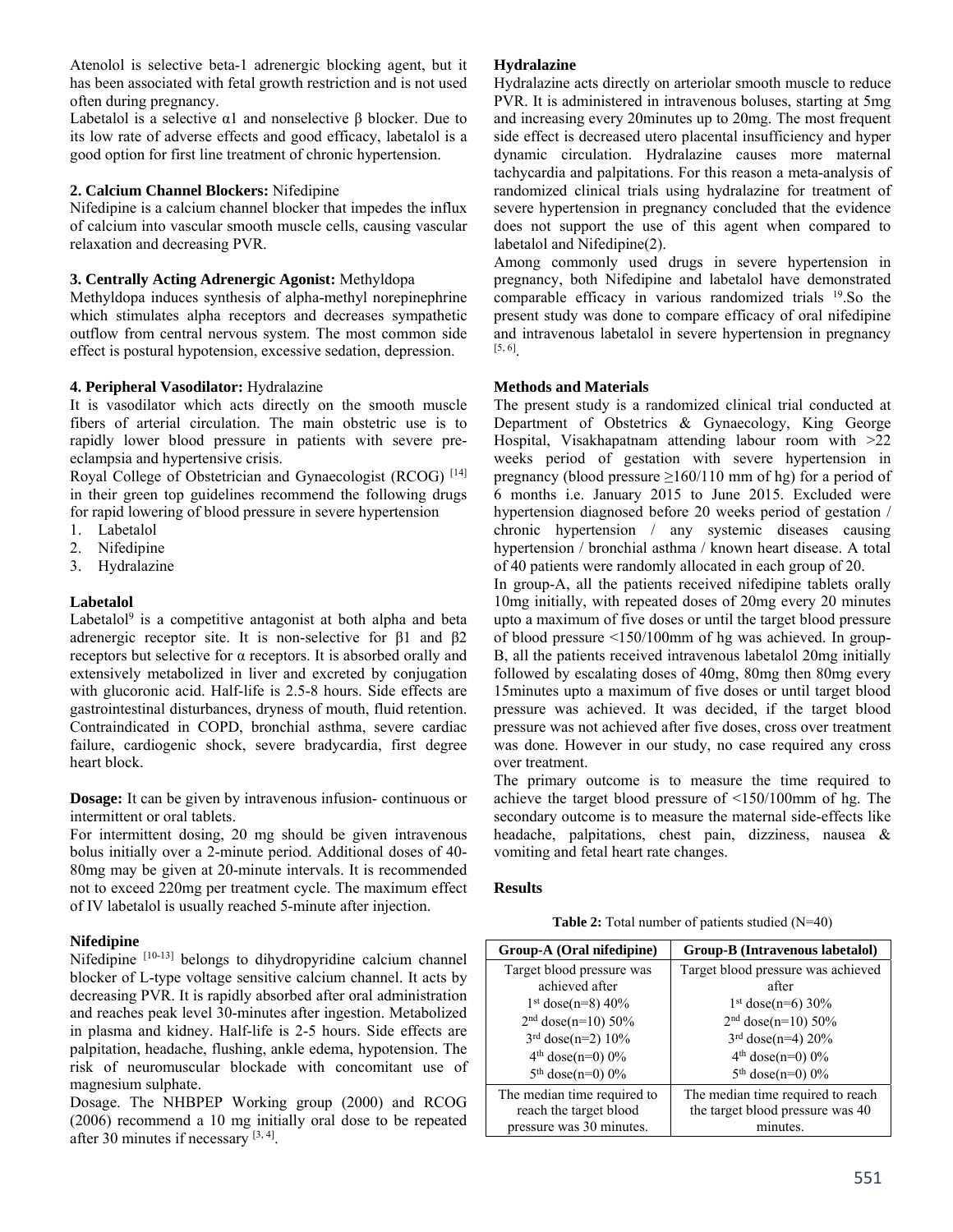**Table 3:** Comparison of maternal side effects:

| Group-A (nifedipine)    | Group-B (Labetalol)    |
|-------------------------|------------------------|
| Headache n=4            | Headache $n=0$         |
| Dizziness $n=5$         | Dizziness $n=0$        |
| Palpitations n=1        | Palpitations n=0       |
| Chest pain $n=0$        | Chest pain $n=0$       |
| Nausea & vomiting $n=0$ | Nausea& vomiting $n=0$ |

**Table 4:** Comparison of fetal effects:

| Group-A (nifedipine)         | <b>Group-B</b> (Labetalol)   |
|------------------------------|------------------------------|
| No fetal heart rate changes. | No fetal heart rate changes. |

### **Discussion**

The Cochrane review on drugs for treatment of very high blood pressure in pregnancy concluded that until better evidence is available, the choice of antihypertensive should depend on the clinician′s experience and familiarity with a particular drug and on what is known about adverse effects. Our data indicate that both oral nifedipine and intravenous labetalol are effective in controlling severe hypertension in pregnancy. Both regimens are rapidly effective, with the target blood pressure achieved in 100% of cases within five doses or within 60 minutes of commencing treatment. Our data supports the recent guidelines aged expert opinion that oral nifedipine and intravenous labetalol are suitable first-line antihypertensive for hypertensive emergencies of pregnancy.

We set a target blood pressure of  $\leq 150/100$  mmHg for our patients, with the dosing regimen to be stopped once the goal is achieved. This target blood pressure is in keeping with Sibai′s suggestion to keep systolic blood pressure between 140 and 155 mmHg and diastolic blood pressure between 90 and 105 mmHg in severe pre-eclampsia<sup>15</sup>. Our target blood pressure is also consistent with the Cochrane review [16, 17] on antihypertensive drugs in pregnancy, which concluded that it remains unclear whether antihypertensive drug therapy for mild to moderate hypertension is worthwhile, as our target blood pressure  $\leq 150/100$  mmHg is well within the definition of moderate hypertension.

**Table 5:** Comparison of nifedipine and labetalol in various studies in terms of efficacy.

|                                 | Labetalol                   | <b>Nifedipine</b>   |
|---------------------------------|-----------------------------|---------------------|
| B.N.C. Pritchards               | Equally efficacious         | Equally efficacious |
| Sibai study                     | Efficacious                 | Efficacious         |
| E.M. Symmonds & G.D.<br>Lamming | Lowers BP<br>satisfactorily | Efficacious         |
| Present study                   | Efficacious                 | Efficacious         |

## **Conclusion**

The present study is a randomized clinical trial conducted at King George Hospital. Several therapeutic regimens have been used for control of hypertension in pregnancy, but selection of an appropriate drug is difficult because no proper data is available on relative effectiveness and safety of various antihypertensive both on mother and fetus.

1. In the present study, efficacy of oral nifedipine and intravenous labetalol were compared. Both were found to be equally efficacious in rapidity of controlling blood pressure in severe hypertension in pregnancy.

- 2. Nifedipine resulted in complications like headache, dizziness, palpitations, but labetalol did not resulted in any complications.
- 3. Both the drugs were found to be safe for the fetus.
- 4. Both intravenous labetalol and oral nifedipine are efficacious in the control of hypertension. Selection of drug is to be individualized as per requirement.

# **References**

- 1. James DK. High risk pregnancy, 3rd edition 772, 773, 777, 781.
- 2. Fernando arias, Shirish and Daftary, Amarnath Gbhide practical guide to high risk pregnancy,  $3<sup>rd</sup>$  edition 414, 419, 421, 424.
- 3. GARY Cunninham F, Md Kenneth Leveno J, Steven Bloom L. Williams Obstetrics, 23RD edition, 706, 708, 707, 725.
- 4. Burrow, Duffy, Copel- medical complications during pregnancy,  $6<sup>th</sup>$  edition, chapter-3 43, 44, 45.
- 5. American medical journals of obstetrics & gynaecology, Comparison of oral nifedipine and labetalol in hypertension. 8(4), 858-861.
- 6. American medical journal, Hemodynmic evaluation of nifedipine and labetalol in pre-eclampsia. 18(4), 862-866.
- 7. Basic and clinical pharmacology, 9<sup>th</sup> edition. Betram G. Katzung. Anti hypertensive agents, 165-176.
- 8. Text book of obstetrics including perinatology & contraception,  $7<sup>th</sup>$  edition 219, 220, 221, 227, 239. Etiology, pathophysiology, management of PIH & chronic hypertension.
- 9. Journal of clinical pharmacology, Effectiveness of labetalol as an antihypertensive. 33(10), 979-988.
- 10. Lurie S, Fenakel K, Friedman A. Effect of nifedipine on fetal heart rate in the treatment of severe pregnancy induced hypertension. Am J Perinatol. 1990; 7:285-6.
- 11. Scardo JA, Vermillion ST, Hogg B, Newman RB. Hemodynamic effects of oral nifedipine in pre-eclamptic hypertensive emergencies in pregnancy. Am J Obstet Gynecol. 1996; 175:336-8.
- 12. Seabe SJ, Moodley J, Becker P. Nifedipine in acute hypertensive emergencies in pregnancy. S Afr Med J 1989; 76:248-50.
- 13. Walters N, Redman W. Treatment of severe pregnancy associated with hypertension with calcium antagonist nifedipine. Br J Obstet Gynecol 1987; 91:330-4.
- 14. The Royal College of Obstetrics and Gynaecology, United Kingdom. Green Top Guideline No. 10 (A). The management of severe pre-eclampsia/eclampsia, March, 2006. Accessible online www.rcog.org.uk/files/rcogcorp/uploaded-

files/GT10aManagementpreeclampsia2006.pdf.

- 15. Sibai BM. Diagnosis and management of gestational hypertension and preeclampsia. Obstet Gynecol 2003; 1- 2:181-92.
- 16. Duley L, Henderson-Smart DJ, Meher S. Drugs for treatment of very high blood pressure during pregnancy. Cochrane Database Sys Rev 2006; 3:CD001449.
- 17. Abalos E, Duley L, Steyn DW, Henderson-Smart DJ. Antihypertensive drug therapy for mild to moderate hypertension during pregnancy. Cochrane Database SYS rev 2007; 1:CD00252.